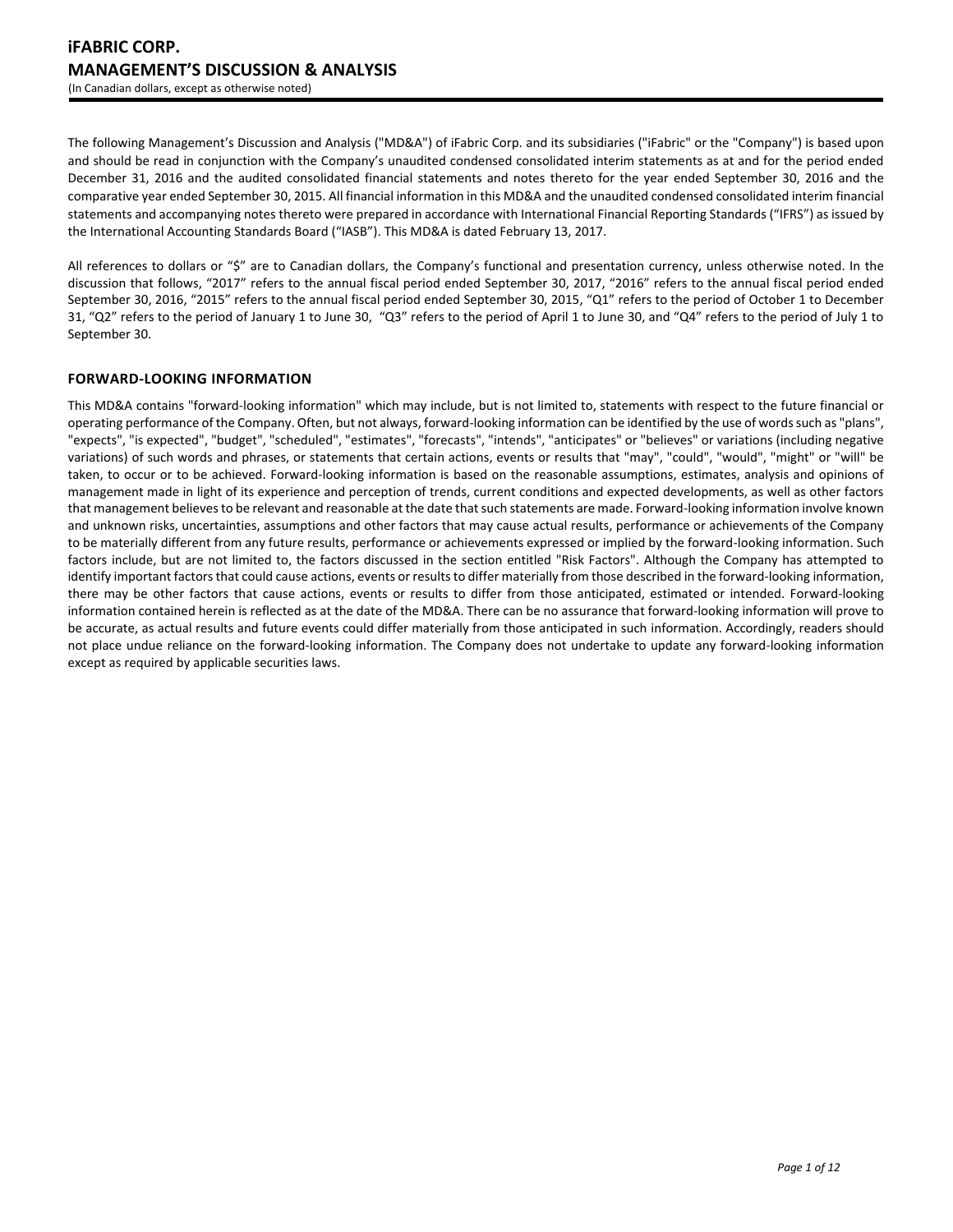# **BUSINESS OVERVIEW**

### **General**

iFabric is a Canadian public company, incorporated under the Alberta Business Corporations Act and is domiciled in Canada. The Company is listed on the Toronto Stock Exchange ("TSX") under the trading symbol "IFA". The head office is located at 525 Denison Street, Unit 1, Markham, Ontario, Canada.

The Company's business activities are divided into three reportable operating segments, which offer different products and services, and are managed separately because they require different marketing strategies and resource allocations. The following summarizes the operations of each segment:

- Intimate Apparel: Includes the design and distribution of women's intimate apparel, sleepwear and accessories.
- Intelligent Fabrics: Includes the development and distribution of innovative products and treatments that are suitable for application to textiles, plastics, liquids, and hard surfaces. These products are designed to provide added benefits to the user.
- Other: Includes leasing of property to group companies, related parties and third parties.

### **NATURE OF OPERATIONS**

### **Intimate Apparel**

The Intimate Apparel division commenced operations in 1992 and currently operates under the trade name Coconut Grove Intimates. Its business comprises the design, purchasing, and distribution of intimate apparel and, in particular, a range of specialty bras including the division's patented backless, strapless underwire bra. The division also distributes a range of apparel accessories as well as sleepwear.

The division utilizes contract warehouse facilities located in Los Angeles, California and Manchester, England in order to service its key U.S. and European markets and, Company-owned premises located in Markham, Ontario house the bulk of the division's workforce which comprises, management, designers, administrative, product sourcing and logistical staff. The Markham premises also includes warehouse space which serves as the distribution centre for the Canadian market.

All product design is handled by the Markham design team and, currently, over 95% of the division's inventory production is outsourced to factories in China.

In the past several years, the Company has positioned the division's product strategy by way of leveraging a key license agreement in order to sell products under various Maidenform® brands. The Maidenform® brand was founded in 1922 and during its 94-year history has grown to become one of the most recognizable and respected brands in the intimate apparel industry. In addition, the division develops and supplies products for sale under the private label brands of certain major retailers as well as the Company's own brand.

Products are sold internationally to the division's customer base which includes a number of major retailers as well as specialty boutiques.

### **Intelligent Fabrics**

A second strategic division commenced operations in 2010 when the Company obtained exclusive North American distribution rights for new generations of intelligent textile technologies which can kill bacteria, repel insects, absorb odours, repel and wick moisture, block ultraviolet light and help encourage a healthy skin environment, amongst others. North American distribution rights were subsequently expanded to worldwide distribution rights. Management anticipates that the Intelligent Fabrics division will be the main driving force of the Company's future growth and expansion. The Intelligent Fabrics division operates under the name Intelligent Fabric Technologies (North America) Inc. ("IFTNA").

The business of the Intelligent Fabrics Division includes the development, testing and distribution of specialty textiles as well as chemicals suitable for application to textiles. The current focus is on technologies that improve the safety and well-being of the wearer. The division has a pipeline of products including Protx2® (anti-microbial and anti-viral formulations) Enguard® (insect repellant technology), Dreamskin® (skin polymer), UVtx (ultraviolet light blocker), FreshTx (odour-absorbing technology), RepelTX (durable water repellant) and DryTx (moisture-wicking technology). The Company anticipates that several additional products will be added to its pipeline in the future.

The Company has two key supply centers in Asia (namely, China and Taiwan) which service the Asian market. This market represents the main production region for manufactured textiles supplied to North America and is the Company's main market area for the distribution of intelligent textile technologies. Technical support specialists in Asia provide guidance and support to customers regarding the integration of the Company's chemical formulations in their products.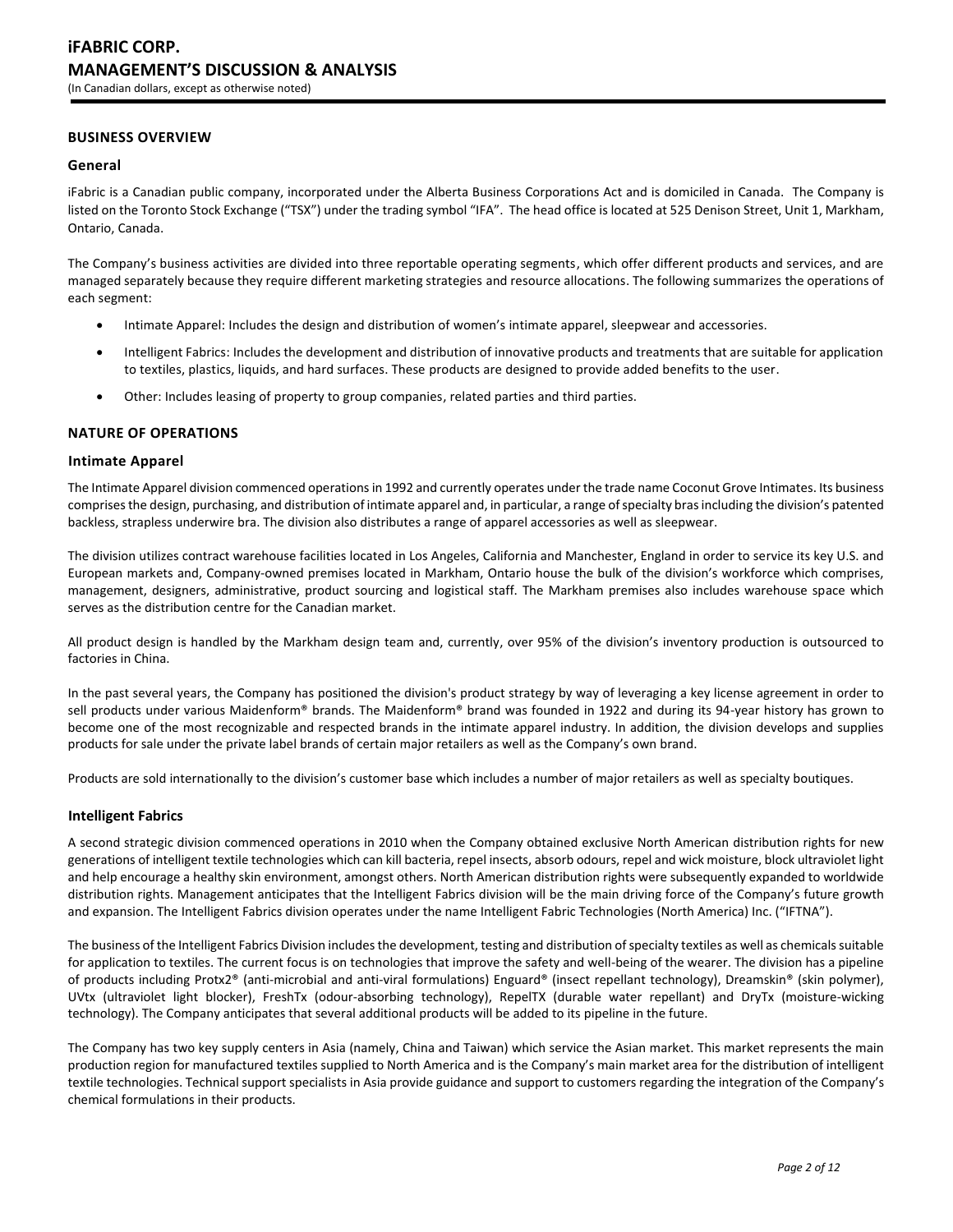Development, testing and regulatory activities are primarily funded with income earned from both the Intelligent Fabrics division and the Intimate Apparel division. Additional funding, when required, is sourced from additional equity and/or debt.

The following describes the Division's current product portfolio:

#### *Protx2*® *Anti-Microbial Technologies*

Protx2® formulations impart anti-microbial and/or anti-viral powers to fibers, plastic, paint and paper treated with these formulations. Numerous laboratory tests have shown that treated products inhibit the growth of a wide variety of infectious agents associated with Healthcare-Associated Infections ("HAI"), including MRSA, C-Difficile, VRE, and H1N1, and by their application may assist in preventing the spread of such infections.

The company is currently targeting two key markets with regard to the distribution of Protx2®:

#### a) Sports apparel, outerwear and footwear

There is an increasing trend amongst major sports apparel, outerwear and footwear manufacturers to offer technologically-enhanced products. With the ability of Protx2® to combat odour causing bacteria, the Company is able to provide manufacturers with the ability to produce apparel and footwear that stays fresher longer without the need for repeated washing or cleaning. Innovative application methodology developed by the Company over a number of years allows for Protx2® to be integrated into almost any fabric as well as all the components of footwear including foam, rubber, and plastics. With its current EPA registrations, the Company can distribute Protx2® for use in all sportswear and footwear for distribution in the U.S. market. Verification programs for major customers were completed during the middle of 2016 and the division commenced shipping Protx2® for major programs in July 2016.

#### b) Medical

Protx2® formulations impart anti-microbial and/or anti-viral powers to fibers, plastic, paint and paper treated with these formulations and is suitable for application to many areas of a hospital environment, including, scrubs, bedding, curtaining, carpeting, walls, air filters and numerous plastic components amongst others.

The Protx2® range of products is dedicated to combating hospital acquired bacterial infections, including MRSA, Clostridium Difficile, VRE, Klebsiella Pneumonia, and by their application may greatly assist in reducing such infections. In addition, Protx2® is also a strong antiviral agent effective against, Norovirus, and H1N1.

In order to fully enter the medical market for Protx2®, the Company is in process of securing a second and higher level of EPA registrations that will allow it to make applicable claims in connection with the efficacy of Protx2® ("kill claims") for medical use. A testing protocol for this purpose has been negotiated and agreed to by the EPA and testing in conformity with the protocol has commenced as at the date hereof. On completion of testing, the reports covering the applicable test results will be submitted to the EPA for their review and approval of the appropriate public health claims to be included in future product labeling.

Entry into the medical market in the form of scrubs treated with Protx2® has already commenced at the date of this MDA via programs for two key customers, covering both the retail scrubs market as well as the direct to hospital market.

#### *Dreamskin*®

Fabrics treated with the Dreamskin® polymer are designed to encourage a healthy skin environment because of its ability to control both moisture and friction. Dreamskin® is effective during both summer and winter months as both high and low moisture environments are known causes of discomfort and irritation.

By providing a surface that is free from skin irritants such as laundry detergent residue and dust, Dreamskin® treated fabrics provide for a luxurious wearing experience without irritation or dryness.

In particular, athletic apparel has two key areas that can cause skin irritation, namely friction and excessive moisture. Dreamskin® targets both of these to help prevent irritation during sporting activities.

The potential also exists for Dreamskin® to be marketed as a medical device for integration in clothing in order to aid sufferers of eczema, psoriasis and other types of irritating skin disorders. The friction caused by clothing is currently a major source of irritation for sufferers of such disorders and the ability of Dreamskin® to substantially reduce the amount of friction could serve as a useful tool to alleviate irritation.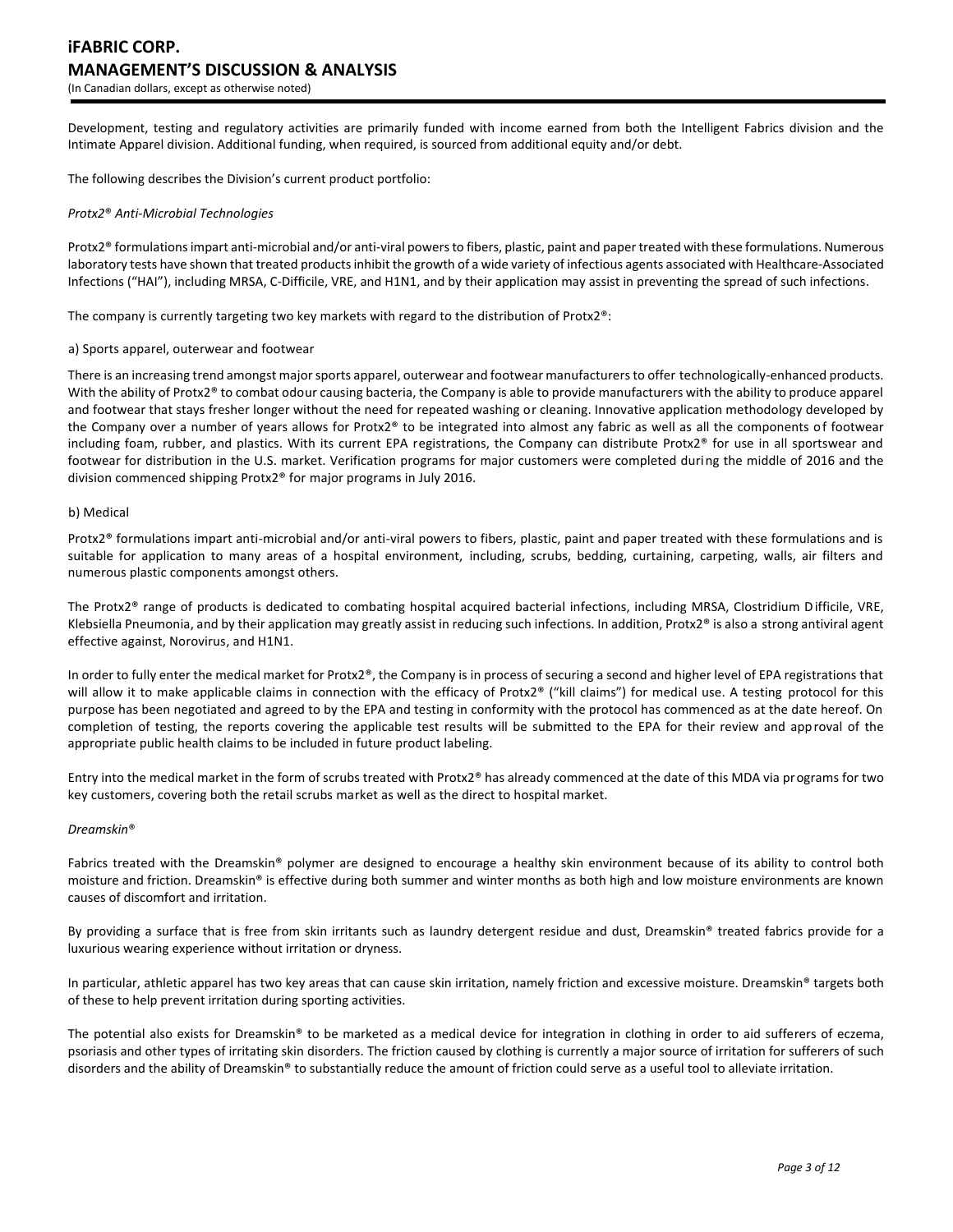# **iFABRIC CORP. MANAGEMENT'S DISCUSSION & ANALYSIS** (In Canadian dollars, except as otherwise noted)

In order to be marketed as a medical device Dreamskin® will need to be registered with the United States Food and Drug Administration ("FDA") as a medical device. Such registration may necessitate a clinical trial and the Company is currently consulting with its regulatory and industry experts regarding the best approach for conducting such a trial. Based on the information received by the Company to date, the cost of a clinical trial is estimated to be in the order of \$100,000 and the estimated completion period could be in the range of 18 to 36 months. The commencement date of the Company's FDA application for Dreamskin® as a medical device is not yet certain.

The roll-out of Dreamskin® to the market as a retail product has commenced via finished bedding and bathroom products treated with a combination of Dreamskin® and Protx2®, which has been supplied to a customer under a strategic production, sales and marketing agreement between IFTNA and the customer. The target market for these products is international hotel groups.

Dreamskin® is also currently being integrated into certain product offerings of the Company's Intimate Apparel Division and in particular intimate apparel and sleepwear. The market launch for initial product offerings containing Dreamskin® commenced in January of 2017.

### *Enguard*® *Insect Repellent Fabric*

Applying Enguard® to fabrics results in a highly effective and durable insect repellent. A major strength of Enguard® is that it is safe for children. Testing carried out by the London School of Hygiene and Tropical Medicine show Enguard® to have repelling power comparable to highconcentration DEET and significantly greater than any other natural insect repellents.

Application for regulatory approval of Enguard® by the US Environmental Protection Agency (the "EPA") is in process. Application will also be made to the Pest Management Regulatory Agency ("PMRA") division of Health Canada for approval of Enguard® for the Canadian market utilizing EPA data once the US EPA application has been completed. Whilst the timelines for regulatory approvals of Enguard® in the U.S. and Canada are not certain, a key customer for Enguard® commenced product development and testing of Enguard® apparel in January 2017 with the strategy of initially launching Enguard® products in international markets where regulatory approvals are far less stringent than that of the U.S. and Canada.

#### *UVtx™*

Textiles infused with UVtx™ provides apparel with a built in ultraviolet ("UV") light blocker. The UVtx™ formulation contains both UV reflecting and UV absorption elements, giving apparel treated with UVtx™ the ultraviolet protection factor ("UPF") strength of up to UPF 60. This allows the wearer of UVtx™ treated apparel to enjoy permanent sun protection without the need to apply sprays or lotions to the area covered by the garment. Testing has shown that UVtx<sup>™</sup> treated textiles never lose efficacy.

Commercialization of UVtx™ commenced during the latter part of 2016 and the first products integrating UVtx™ will be in the market during the second quarter of 2017.

### *FreshTx™*

FreshTx™ is a state of the art odour-absorbing technology, which is easily infused into textile products. FreshTx™ offers permanent protection against odours without the need to use sprays or perfumes. FreshTx™ uses naturally-occurring elements for effective results that are non-toxic and safe. Extremely durable, once applied, the properties of FreshTx™ are renewed with each wash, and is effective even when wet.

Commercialization of FreshTx™ commenced during the latter part of 2016 and the first products integrating Fresh™ will be in the market during the second quarter of 2017.

### *DryTx™*

DryTx™ moisture wicking technology provides treated apparel with the ability to quickly draw moisture away from the skin and disperse perspiration across the fabric surface for faster evaporation.

The main attributes of DryTx™ are its abilities to:

- Wick moisture away from the skin;
- Provide for garments that will not feel heavy or damp even during periods of high exertion by the wearer;
- Provide for garments that create less skin chafe compared to wet fabrics;
- Provide for garments that dry quicker, thereby assisting the wearer in maintaining a more even body temperature;
- Allow for fabrics to retain their natural softness.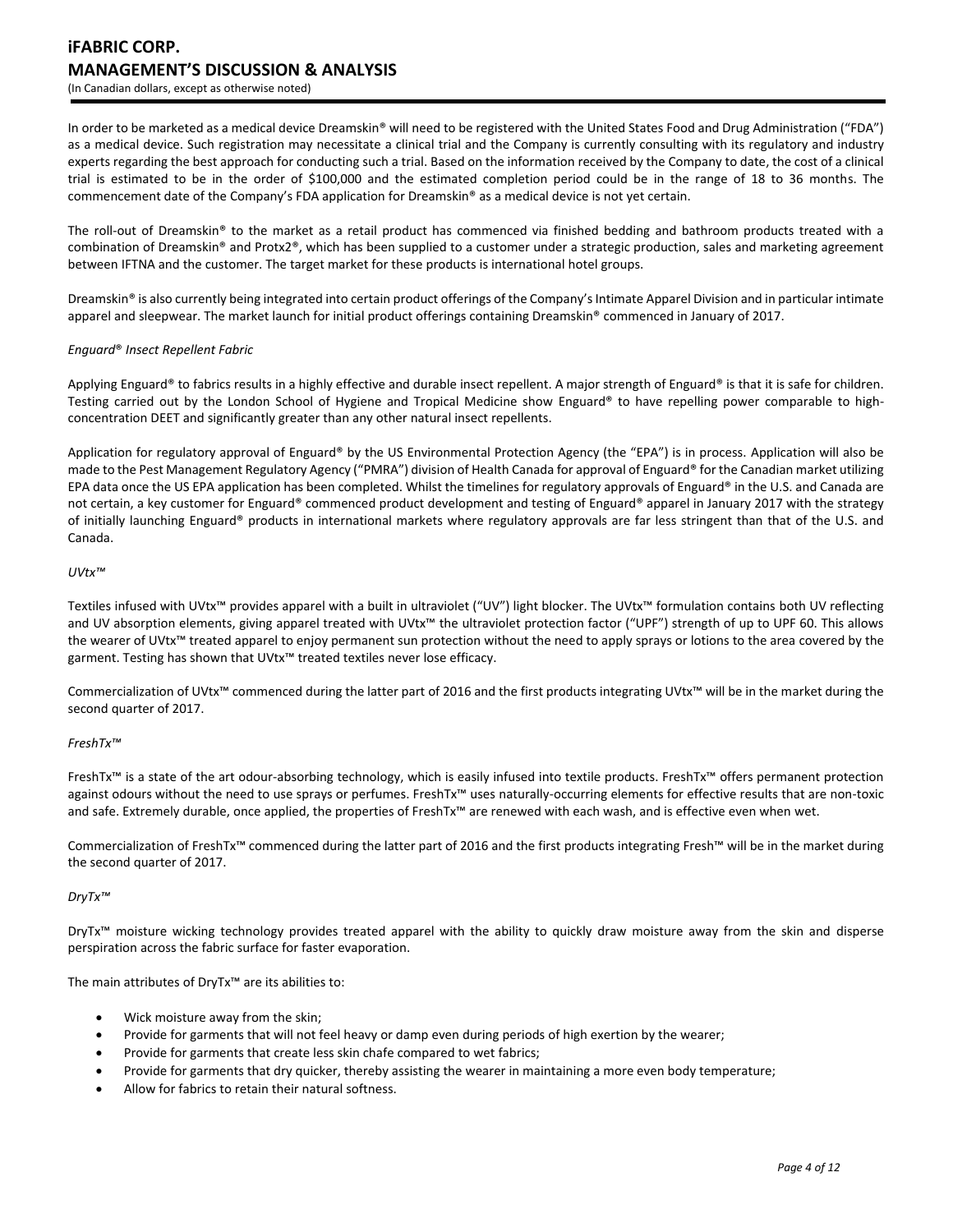An additional significant attribute of DryTx™ is its ability to be integrated into apparel in combination with the division's other product offerings, resulting in unique garments that provide superior performance characteristics for athletic apparel.

The first products integrating DryTx™ will be in the market during the second quarter of 2017.

#### *RepelTX™*

RepelTX™ is an environmentally friendly coating that is resistant to moisture. The RepelTX™ coating can be used on various surfaces including electronics and fabrics, which are then protected against water and moisture by simply treating them in a fluorinated solvent. The coating dries in just over one minute at room temperature, and it starts working immediately once set.

RepelTX™ offers the next generation in water repellency performance. RepelTX™ modifies fabric at the molecular level by permanently attaching hydrophobic 'hairs' to individual fibers that lift liquids, causing them to bead and roll right off the fabric surface. It features a hydrocarbon polymer which is both more ecologically friendly and economically smart compared to competing technologies. The result is a market leading performance, liquid repellency that is breathable, durable and fast drying.

A substantial body of testing carried out by the Company have shown that RepelTX™ and Protx2® work extremely well in conjunction with each other. Particularly in health care environments, the combination of water repellency and an antimicrobial allows for garments that repel liquids (for example, blood) and at the same time can kill bacteria. These combined attributes are optimal for the healthcare industry. The additional benefit to iFabric will be increased revenue from every sale involving a multiple of chemicals.

RepelTX™ was added to the division's product portfolio during fiscal 2016 and is commercially available for sale. The first products integrating RepelTX™ will be in the market during the second quarter of fiscal 2017.

# **SELECTED ANNUAL INFORMATION**

The following table sets forth selected annual consolidated statement of earnings (loss) information and balance sheet data for each of the last five fiscal years.

| For the year ended and as at September 30,              | 2016       | 2015       | 2014       | 2013       | 2012       |
|---------------------------------------------------------|------------|------------|------------|------------|------------|
| <b>Income Statement Data</b>                            |            |            |            |            |            |
| Revenue                                                 | 13,570,365 | 13,074,848 | 13,021,482 | 8,165,983  | 6,074,766  |
| Net earnings (loss) attributable to common shareholders | (373, 977) | (109, 837) | 542,214    | (144, 556) | (218, 680) |
| Net earnings (loss) per common share                    |            |            |            |            |            |
| Basic                                                   | (0.014)    | (0.004)    | 0.021      | (0.006)    | (0.009)    |
| Diluted                                                 | (0.014)    | (0.004)    | 0.020      | (0.006)    | (0.009)    |
|                                                         |            |            |            |            |            |
| <b>Balance Sheet Data</b>                               |            |            |            |            |            |
| Total assets                                            | 12,296,093 | 11,928,359 | 11,559,443 | 9,154,711  | 8,454,058  |
| Total non-current financial liabilities                 | 1,893,809  | 1,408,893  | 1,952,287  | 2,084,741  | 2,801,891  |
| Cash dividends declared                                 |            |            |            |            |            |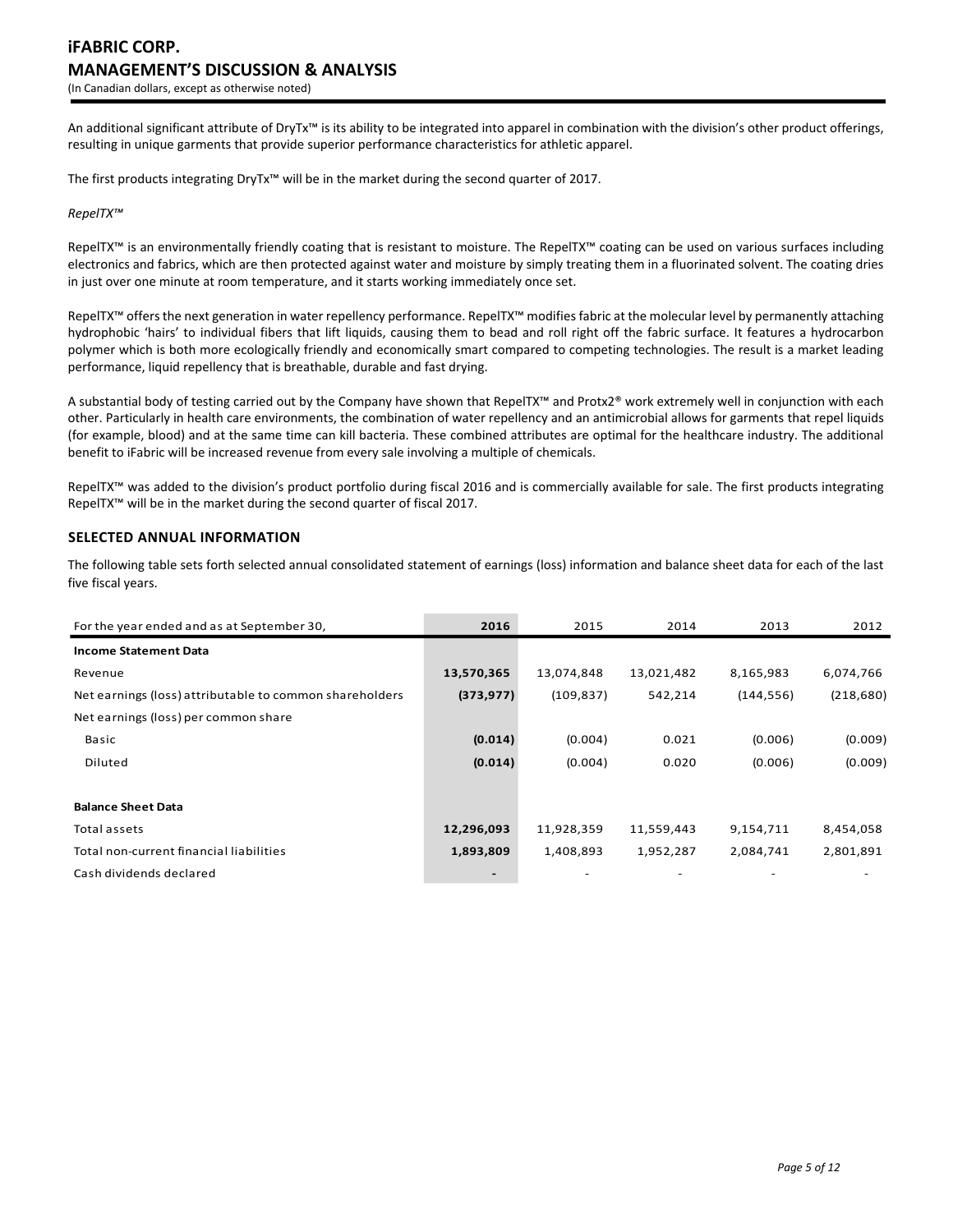# **RESULTS OF OPERATIONS – THREE MONTHS ENDED DECEMBER 31, 2016 AND 2015**

The following table sets forth the Company's unaudited condensed consolidated statements of earnings (loss) and comprehensive earnings (loss) for the three months ended December 31, 2016 and 2015:

| For the three months ended December 31,                                | 2016       | 2015      |
|------------------------------------------------------------------------|------------|-----------|
| <b>REVENUE</b>                                                         | 3,102,120  | 3,329,010 |
| <b>COST OF SALES</b>                                                   | 1,955,034  | 1,544,795 |
| <b>GROSS PROFIT</b>                                                    | 1,147,086  | 1,784,215 |
| <b>EXPENSES</b>                                                        |            |           |
| Selling, general and administrative costs                              | 1,210,046  | 1,651,592 |
| Interest on operating line                                             | 9,878      | 3,875     |
| Interest on long-term debt                                             | 14,178     | 9,657     |
| Amortization of property, plant and equipment                          | 12,503     | 8,649     |
| Amortization of deferred development costs                             | 40,366     | 40,366    |
|                                                                        | 1,286,971  | 1,714,139 |
| <b>EARNINGS (LOSS) FROM OPERATIONS</b>                                 | (139, 885) | 70,076    |
| <b>OTHER EXPENSES (INCOME)</b>                                         |            |           |
| Share-based compensation                                               | 16,459     | 44,405    |
| Gain on foreign exchange                                               | (4, 405)   | (48, 783) |
|                                                                        | 12,054     | (4, 378)  |
| <b>EARNINGS (LOSS) BEFORE INCOME TAXES</b>                             | (151, 939) | 74,454    |
| PROVISION FOR (RECOVERY OF) INCOME TAXES                               |            |           |
| Current                                                                | 14,348     | 76,909    |
| Deferred                                                               | (43,000)   | (43, 851) |
|                                                                        | (28, 652)  | 33,058    |
| NET EARNINGS (LOSS) AND COMPREHENSIVE EARNINGS (LOSS)                  | (123, 287) | 41,396    |
| NET EARNINGS (LOSS) AND COMPREHENSIVE EARNINGS (LOSS) ATTRIBUTABLE TO: |            |           |
| iFabric Corp. shareholders                                             | (125, 375) | 39,588    |
| Non-controlling interest                                               | 2,088      | 1,808     |
|                                                                        | (123, 287) | 41,396    |
| <b>EARNINGS (LOSS) PER SHARE</b>                                       |            |           |
| Basic                                                                  | (0.005)    | 0.002     |
| Diluted                                                                | (0.005)    | 0.001     |

### **SELECTED OPERATING SEGMENT DATA**

| Three months ended December 31, 2016 | Intimate<br>Apparel | Intelligent<br>Fabrics | Other<br>Segments | Corporate<br>Items and<br>Eliminations | Consolidated |
|--------------------------------------|---------------------|------------------------|-------------------|----------------------------------------|--------------|
| External Revenue                     | 1,785,939           | 1,290,581              | 25.600            |                                        | 3,102,120    |
| Earnings (loss) before income taxes  | (170, 688)          | (4,065)                | 6.346             | 16.468                                 | (151, 939)   |
| Three months ended December 31, 2015 | Intimate<br>Apparel | Intelligent<br>Fabrics | Other<br>Segments | Corporate<br>Items and<br>Eliminations | Consolidated |
| External Revenue                     | 3,183,307           | 106.029                | 39,674            | -                                      | 3,329,010    |
| Earnings (loss) before income taxes  | 263,752             | (248, 656)             | 7,226             | 52,132                                 | 74,454       |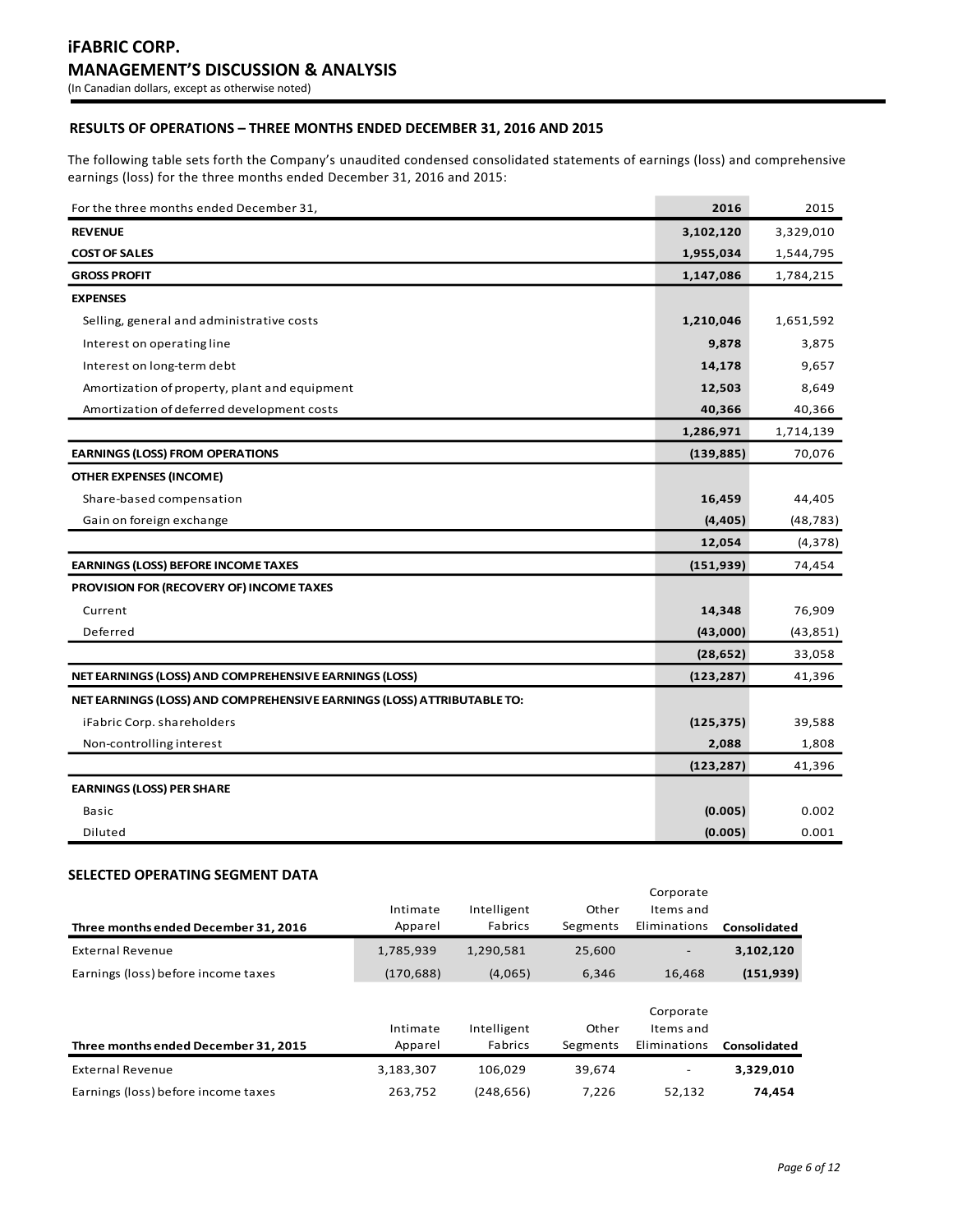# **DISCUSSION OF THE RESULTS OF OPERATIONS – THREE MONTHS ENDED DECEMBER 31, 2016 AND 2015**

### **Revenue**

Revenue decreased by \$226,890 to \$3,102,120 in Q1 2017 from \$3,329,010 in Q1 2016. With respect to reportable operating segments of the Company, revenue decreased by 44% or \$1,397,368 in its Intimate Apparel segment and revenue increased by \$1,184,552 in its Intelligent Fabrics segment to \$1,290,581 in Q1 2017 from \$106,029 in Q1 2016. Geographically, revenue decreased in the U.S. and the UK, but increased in Canada and Southeast Asia and Other areas in Q1 2017 versus Q1 2016.

Overall, revenue decreased 7% during Q1 2017 in comparison to Q1 2016. In the Intelligent Fabrics operating segment, substantial revenue growth continued into Q1 2017, building off of a record quarter in Q4 2016 and representing 42% of overall consolidated revenue in Q1 2017 as opposed to 3% in Q1 2016. Management anticipates further momentum with regards to revenue in this operating segment as the division continues to expand the volume and breadth of its product offerings to key clients. In the Intimate Apparel operating segment, the loss in revenue during Q1 2017 from Q1 2016 can be primarily explained by two factors. Firstly, pursuant to the Company's decision not to renew a prior license agreement, Q1 2017 was the first quarter in which the division was no longer distributing products under the Splendid® and Ella Moss® brands. Sales of these brands represented approximately 47% of total revenue for this segment in Q1 2016. The other major factor for the reduction in revenue in Q1 2017 in the Intimate Apparel segment was the receipt of goods, which were of substandard quality, from two of the division's suppliers. Management estimates that, had these goods been of saleable quality, the Company's revenue within the Intimate Apparel operating segment in Q1 2017 would have been similar to the level it was at in Q1 2016. The division has since further diversified its supply chain and enhanced quality control practices to ensure these issues do not occur in the future. Management is exploring options for recovering the related losses from these suppliers.

### **Gross profit**

Gross profit as a percentage of revenue decreased to 37% in Q1 2017 from 54% in Q1 2016. The decrease in gross profit percentage is mainly due to the substantial change in the product mix in Q1 2017 from the product mix in Q1 2016. In Q1 2016, the Intimate Apparel operating segment represented 97% of consolidated revenue and the Intelligent Fabrics segments made up 3%. In Q1 2017, the proportional mix changed to 58% of revenue derived from the Intimate Apparel operating segment and 42% represented by sales in the Intelligent Fabrics segment. During Q1 2017, the gross margin of sales in the Intelligent Fabrics division were lower than those in the Intimate Apparel segment, resulting in a lower overall consolidated gross profit percentage. Management expects the gross margin in the Intelligent Fabrics division to improve throughout the next several quarters, yielding higher gross profit percentages on a consolidated and divisional basis. Gross profit in dollars decreased by 36% or \$637,129 to \$1,147,086 in Q1 2017 from \$1,784,215 in Q1 2016. The decrease in gross profit dollars is largely attributable to a decreased gross profit percentage, for the reasons discussed above.

### **Selling, general and administrative costs**

In Q1 2017, selling, general and administrative costs decreased by 27%, or \$441,546, to \$1,210,046 from \$1,651,592 in Q1 2016. In the Intimate Apparel operating segment, the Company reduced its selling, general and administrative costs primarily as a result of the elimination of expenses related to the Splendid® and Ella Moss® programs. In addition, the lower revenue in Q1 2017 versus Q1 2016 resulted in lower commissions and royalties expensed. The lower selling, general and administrative costs were partially offset by higher costs in the Intelligent Fabrics segment, which increased its staffing and promotional activities to facilitate the rollout of commercialized product offerings throughout Q1 2017.

### **Interest Expense**

Interest expense during Q1 2017 was \$24,056 compared to \$13,532 during Q1 2016. The overall change in interest expense was due to the Company carrying higher average balances with respect to both its bank operating line and its long-term bank loan in Q1 2017 versus Q1 2016.

### **Amortization**

Amortization of the Company's property, plant and equipment and deferred development costs totaled \$52,869 during Q1 2017 compared to \$49,015 during Q1 2016.

### **Share-based compensation**

Share-based compensation costs in Q1 2017 were \$27,946 lower than in Q1 2016. The decrease in share-based compensation costs is the due to previously issued stock options vesting during 2016, resulting in lower share-based compensation costs recognized during Q1 2017.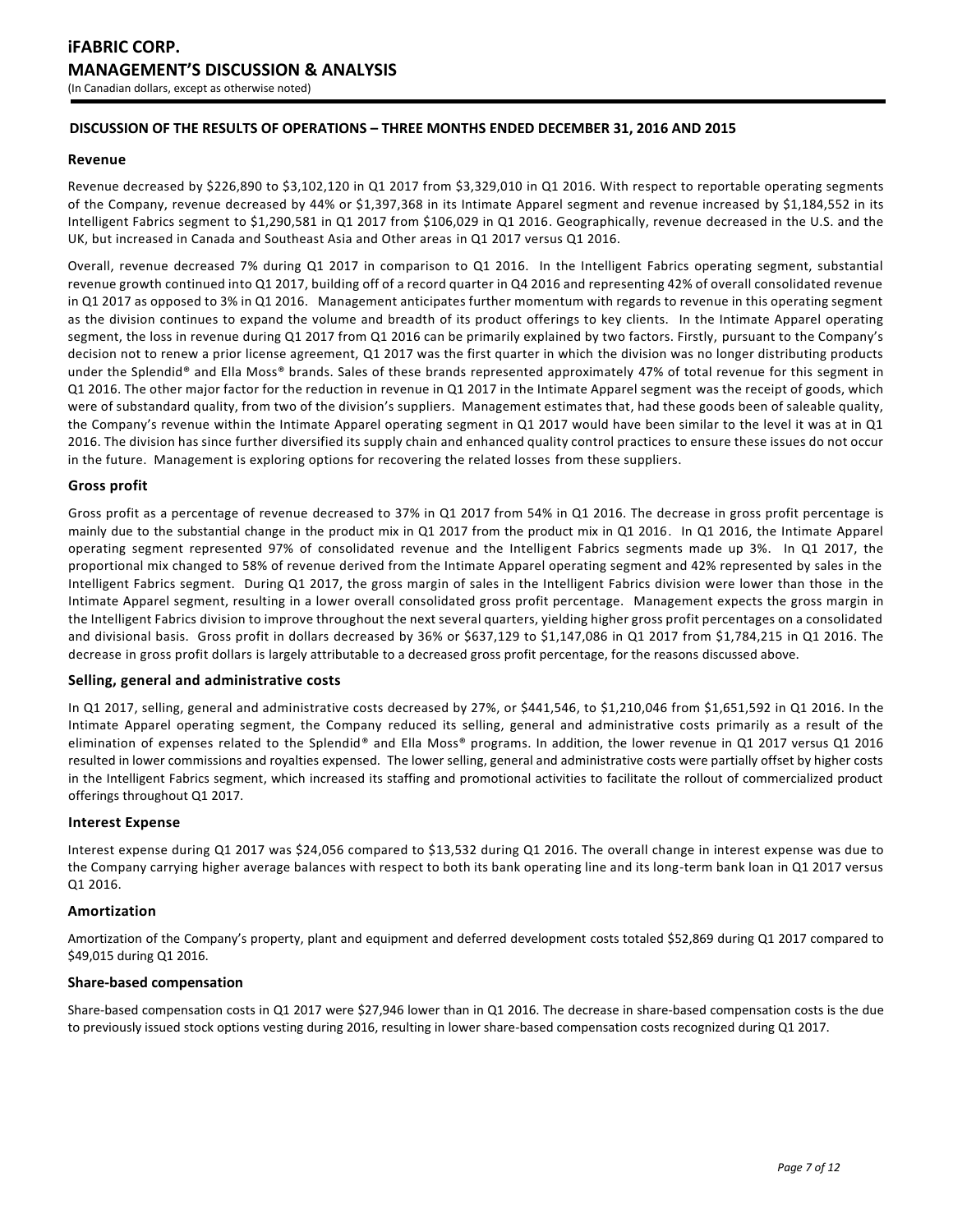### **Gain on foreign exchange**

In Q1 2017, the Company's gain on foreign exchange was \$4,405 versus a gain of \$48,783 in Q1 2016. The primary reason for the difference in exchange gains is the weakening of the U.S. Dollar during Q1 2016, compared to a relatively more stable exchange rate during Q1 2017.

### **Provision for (recovery of) income taxes**

The Company's total recovery of income taxes in Q1 2017 was \$28,652 compared to a provision for income taxes of \$33,058 in Q1 2016. Included in the earnings (loss) before income taxes are certain non-deductible items for tax purposes. Differences in the amounts of nondeductible expenses is the primary reason for the change in the Company's effective income tax rate from Q1 2016 to Q1 2017.

## **Net earnings (loss)**

Net loss attributable to iFabric's shareholders during Q1 2017 was \$125,375 (\$0.005 per share, basic and diluted) compared to net earnings of \$39,588 in Q1 2016 (\$0.002 per share, basic and \$0.001 per share, diluted). The reduction net earnings in Q1 2017 versus Q3 2015 is largely attributable lower revenues and lower gross profit dollars, for the reasons discussed above.

# **SEASONALITY AND QUARTERLY FLUCTUATIONS**

The Company's business is seasonal and results of operations for any interim period are not necessarily indicative of results of operations for the full fiscal year.

# **SUMMARY OF QUARTERLY RESULTS**

| Fiscal 2017                                             | Q1         | Q2             | Q <sub>3</sub> | Q4         |
|---------------------------------------------------------|------------|----------------|----------------|------------|
| Revenue                                                 | 3,102,120  |                |                |            |
| Net earnings (loss) attributable to common shareholders | (125, 375) |                |                |            |
| Net earnings (loss) per common share                    |            |                |                |            |
| <b>Basic</b>                                            | (0.005)    |                |                |            |
| Diluted                                                 | (0.005)    |                |                |            |
|                                                         |            |                |                |            |
| Fiscal 2016                                             | Q1         | Q <sub>2</sub> | Q <sub>3</sub> | Q4         |
| Revenue                                                 | 3,329,010  | 3,072,027      | 2,999,317      | 4,170,011  |
| Net earnings (loss) attributable to common shareholders | 39,588     | (324, 657)     | (121, 653)     | 32,745     |
| Net earnings (loss) per common share                    |            |                |                |            |
| Basic                                                   | 0.002      | (0.013)        | (0.005)        | 0.001      |
| Diluted                                                 | 0.001      | (0.013)        | (0.005)        | 0.001      |
|                                                         |            |                |                |            |
| Fiscal 2015                                             | Q1         | Q <sub>2</sub> | Q <sub>3</sub> | Q4         |
| Revenue                                                 | 3,042,404  | 3,251,478      | 3,700,502      | 3,080,464  |
| Net earnings (loss) attributable to common shareholders | (160, 905) | 126,333        | 206,806        | (282, 071) |
| Net earnings (loss) per common share                    |            |                |                |            |
| <b>Basic</b>                                            | (0.006)    | 0.005          | 0.008          | (0.011)    |
| Diluted                                                 | (0.006)    | 0.005          | 0.008          | (0.011)    |

# **OVERVIEW OF CONSOLIDATED STATEMENTS OF FINANCIAL POSITION**

The Company's cash balance increased to \$1,485,887 as at December 31, 2016 from \$1,260,213 as at September 30, 2016.

Total accounts receivable at the end of Q1 2017 was \$2,078,029 compared to \$2,830,179 as at September 30, 2016. Whilst the reduction in accounts receivable can be partially explained by the Company's ability to collect cash from its client accounts in a more efficient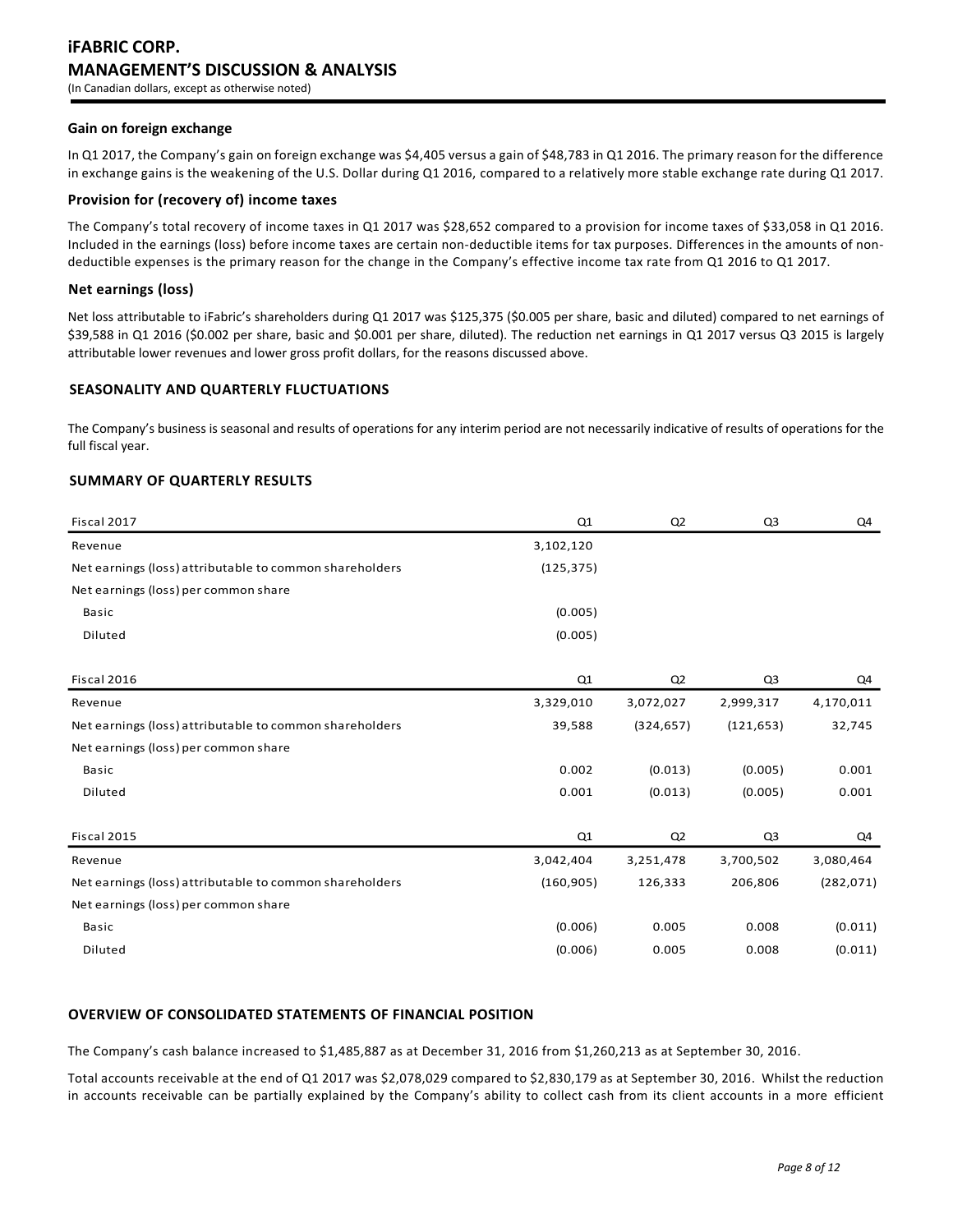manner, the primary reason for lower receivables at the end of Q1 2017 is lower revenue in Q1 2017 compared to Q4 2016.

Total inventory increased by \$338,842 to \$3,870,244 at the end of Q1 2017 from \$3,531,402 at the end of fiscal 2016. The Company increased its inventories of spring seasonal goods within its Intimate Apparel division in anticipation of sales to be recognized early in Q2 2017, while in the Intelligent Fabrics operating segment, the division continued to build its inventories to facilitate increasing demand for its product offerings.

Property, plant and equipment at the end of Q1 2017 totaled \$2,926,486 compared to \$2,938,651 at the end of fiscal 2016, with the change primarily attributable to amortization costs.

Deferred development costs decreased to \$396,341 at the end of Q1 2017 from \$436,706 at the end of fiscal 2016. The decrease is attributed to amortization of deferred development costs.

Deferred income taxes increased to \$863,000 at the end of Q1 2017 from \$820,000 at the end of fiscal 2016. The increase is mostly attributable to non-capital losses incurred in the Company's Intimate Apparel operating segment during the first quarter of 2017.

Total liabilities at the end of Q1 2017 were \$48,549 lower than at the end of fiscal 2016. The Company decreased its liabilities mainly with respect to its long-term bank loan.

# **LIQUIDITY, CASH FLOWS AND CAPITAL RESOURCES**

The Company is subject to risks including, but not limited to, the potential inability to raise additional funds through debt and/or equity financing to support the Company's development and continued operations, and to meet the Company's liabilities and commitments as they come due.

The Company's capital resources include a bank operating line, long-term debt, and equity attributable to the Company's shareholders.

#### **Bank Operating Line**

One of the Company's subsidiaries has a demand operating loan with a tier one Canadian bank available to a maximum of \$2,000,000, against which \$753,112 was outstanding as at December 31, 2016 (September 30, 2016 – \$889,903). The loan facility bears interest at the bank's prime lending rate plus 0.90%. The purpose of the credit facility is to provide for ongoing operating requirements including the financing of accounts receivable and inventories. The facility is secured by General Security Agreements covering all the assets of two subsidiary companies, their accounts receivable insurance, an assignment of their fire insurance, and a guarantee in the amount of \$1,000,000 from a third subsidiary of the Company. In addition, the Company has credit card facilities amounting to \$50,000 Canadian dollars and \$25,000 U.S. dollars, which are subject to the same security arrangements.

#### **Long-term Debt**

One of the Company's subsidiaries has a bank loan, payable in monthly principal payments of \$10,000 plus interest, bearing interest at the bank's variable interest rate (3.95% as of the date of this MD&A), due September 1, 2028 and secured by a first readvanceable mortgage on the land and building owned by the subsidiary, a general security agreement over all assets of another subsidiary, subject to priority on inventories and accounts receivable to the lender of the bank operating line described above, a general assignment of rents, as well as a guarantee from another one of the Company's subsidiaries. As at December 31, 2016, the total amount of the loan outstanding was \$1,420,000 (September 30, 2016 - \$1,450,000).

### **Working capital**

Working capital represents current assets less current liabilities. As at December 31, 2016, the Company's working capital was \$5,176,837 compared to working capital of \$5,300,067 as at September 30, 2016, representing a decrease of \$123,230 or 2%.

## **Operating activities**

Cash provided by operating activities during the three months ended December 31, 2016 amounted to \$395,638 compared to an amount of \$667,670 used in operating activities during the three months ended December 31, 2015, representing an increase in cash flow of \$1,057,308. The increase in operational cash flow can be largely attributed to the collection of accounts receivable, as well as the fact that during the comparative Q1 2016 period, the Company paid down a significant portion of its financial liabilities.

#### **Financing activities**

Cash used in financing activities during the three months ended December 31, 2016 amounted to \$169,626, compared to \$637,535 provided by financing activities during the three months ended December 31, 2015, representing an increase of \$807,161 in financing cash outflow. The difference can be mostly attributed to the utilization of the Company's bank operating line, which increased during Q1 2016 but was paid down during Q1 2017.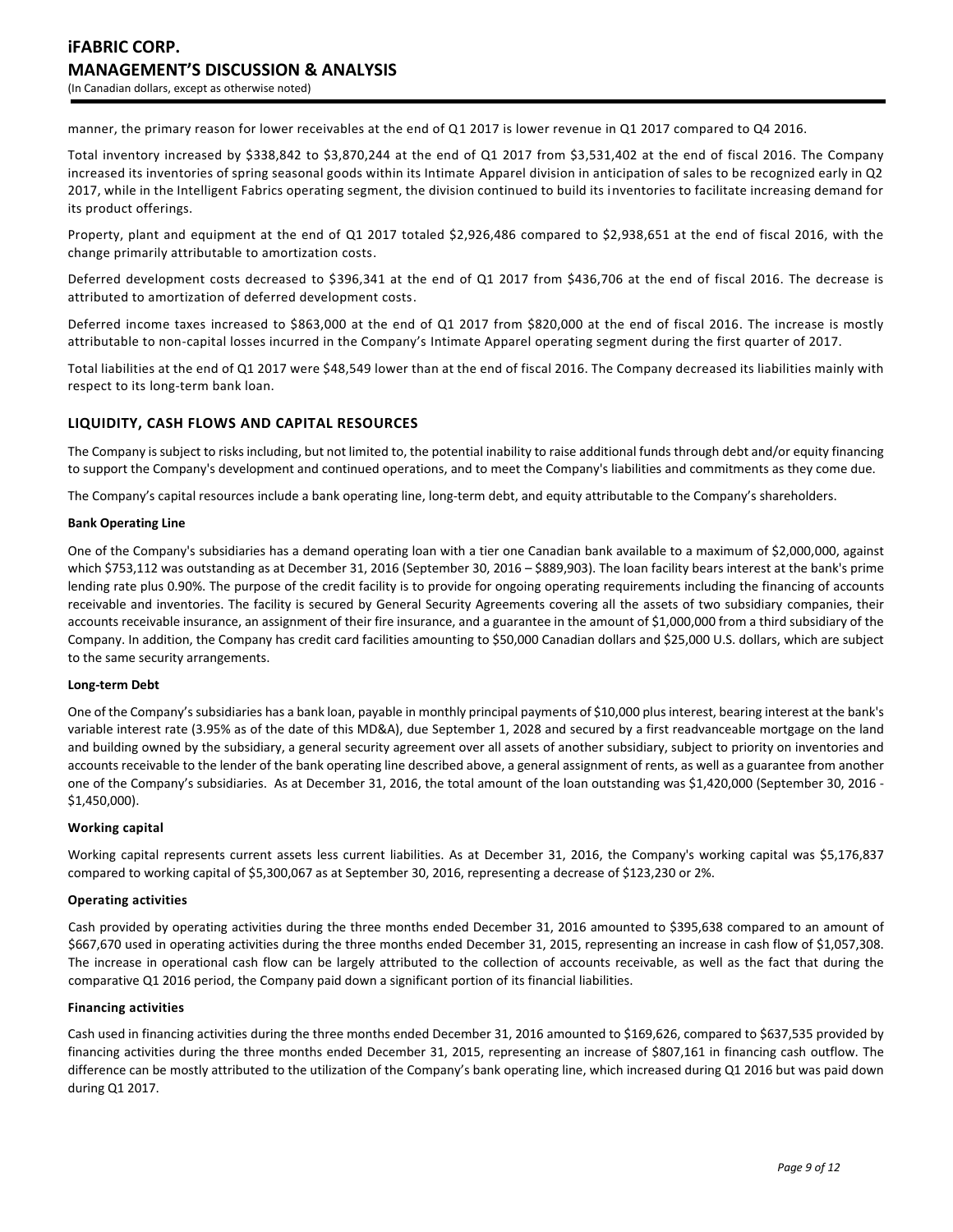#### **Investing activities**

A nominal amount was used in investing activities during the three months ended December 31, 2016. No cash was provided by or used in investing activities during the three months ended December 31, 2015.

### **OFF-BALANCE SHEET ARRANGEMENTS**

The Company has no off-balance sheet arrangements as of December 31, 2016, with the exception of the operating leases as noted in the "Commitments & Contractual Obligations" section of the Company's 2016 annual MD&A.

## **COMMITMENTS & CONTRACTUAL OBLIGATIONS**

During Q1 2017, there have been no significant changes in the contractual obligations from those disclosed in the Company's 2016 annual MD&A.

The Company's other commitments are outlined below:

- a) The Company enters into foreign exchange forward contracts to manage the risks associated with exchange rate fluctuations. See note 7 of the Company's Q1 2017 unaudited condensed consolidated interim financial statements for more information.
- b) In terms of a worldwide license agreement, the Company has the right to use trademarks in connection with the manufacture, marketing, sale and distribution of certain licensed products. During the license term, the Company is required to pay a quarterly royalty on its net sales as defined in the agreement, on all products sold under the licensed marks. The effective royalty rates vary depending on the distribution channel and range from 4-10%. Minimum annual royalties have been established for the balance of the contract periods ending December 31, 2017 and 2018 in U.S. dollar amounts of \$288,000 and \$368,000, respectively. In addition, the Company is required to pay an advertising fee of 1-2%, depending on the distribution channel, payable quarterly, on its net sales as defined in the agreement, for promotion of the licensed products. The Company is also required to pay an administration fee for each remaining year of the contract, due January 1, 2017 and 2018, in U.S. dollar amounts of \$13,380 and \$20,500, respectively. The license term is in effect until December 31, 2018.

### **RELATED PARTY TRANSACTIONS**

During the three month period ended December 31, 2016, there have been no significant changes in the related party transactions from those disclosed in the Company's 2016 audited consolidated financial statements and the 2016 annual MD&A.

### **FINANCIAL RISK MANAGEMENT**

The Company's risk management policies are established to identify and analyze the risks faced by the Company, to set appropriate risk limits and controls, and to monitor risks and adherence to limits. Risk management policies and systems are reviewed regularly to reflect changes in market conditions and the Company's activities. There have been no significant changes in the Company's risk exposures during the three months ended December 31, 2016 from those described in the Company's audited annual consolidated financial statements for the year ended September 30, 2016.

# **OUTSTANDING SHARE DATA**

As of the date of this MD&A, the Company had 25,989,750 common shares outstanding. Furthermore, as of the date of this MD&A, the Company had 1,630,000 options issued and outstanding, of which 1,580,000 were exercisable, as well as 203,625 warrants outstanding.

### **RISKS & UNCERTAINTIES**

The Company is exposed to various operational risks and uncertainties which are described in the Company's 2016 annual MD&A. The risks and uncertainties disclosed in the 2016 annual MD&A are not exhaustive. There have been no specific additional risks or uncertainties identified during Q1 2017. New risk factors may emerge from time to time and it is not possible for management to predict all such risk factors, nor can it assess the impact of all such risk factors on the Company's business, performance, condition, results, operations or strategies and plans.

### **CRITICAL ACCOUNTING POLICIES AND ESTIMATES**

This MD&A is based upon the Q1 2017 unaudited condensed consolidated interim financial statements, which have been prepared in accordance with IFRS and IAS 34, "Interim Financial Reporting". The preparation of the Q1 2017 unaudited condensed consolidated interim financial statements requires management to select appropriate accounting policies and to make judgments, estimates and assumptions that affect the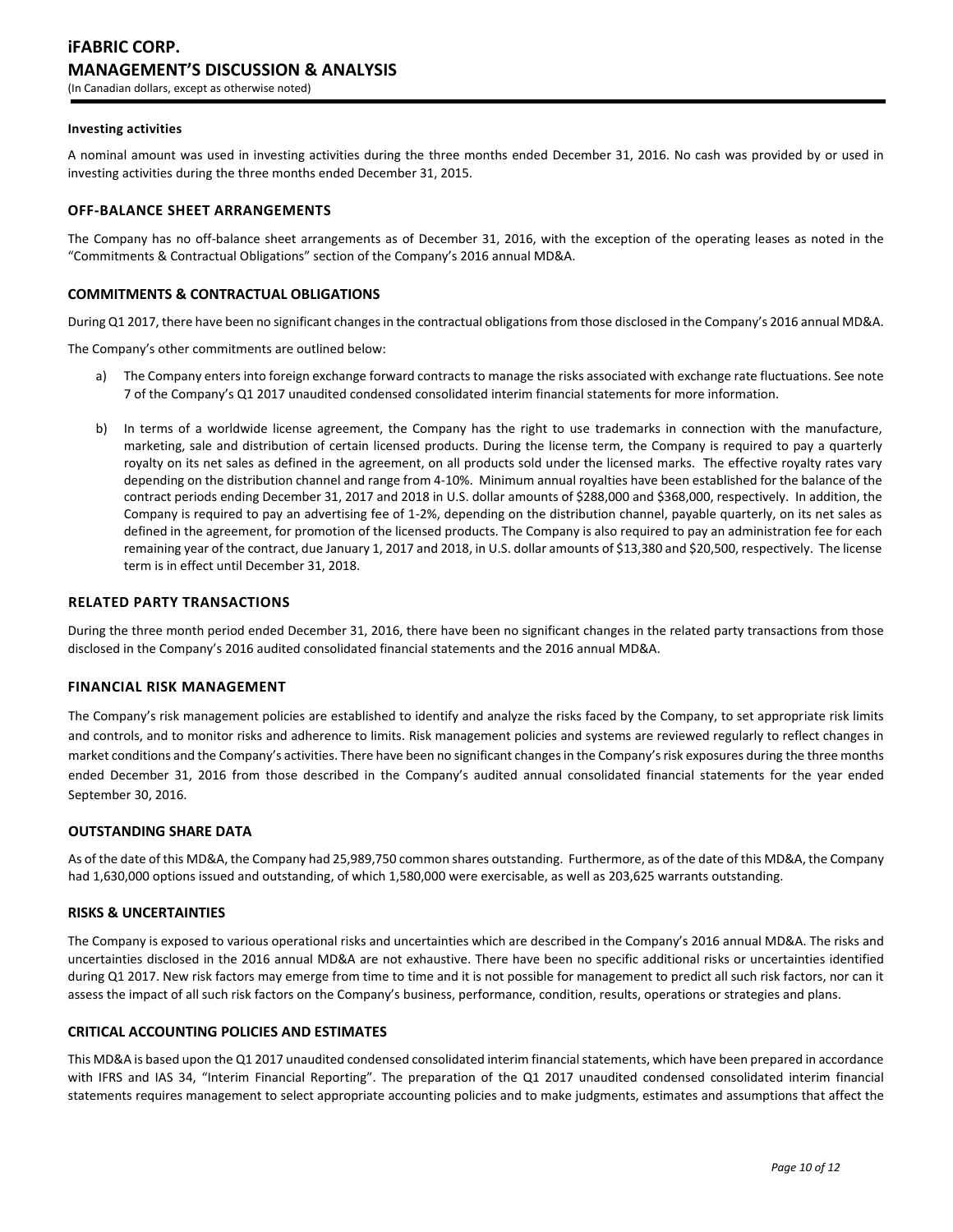# **iFABRIC CORP. MANAGEMENT'S DISCUSSION & ANALYSIS** (In Canadian dollars, except as otherwise noted)

reported amounts of assets, liabilities, revenues, expenses and the disclosure of contingent assets and liabilities at the end of the reporting period. The estimates and related assumptions are based on previous experience and other factors considered reasonable under the circumstances, the results of which form the basis of making assumptions about carrying values of assets and liabilities that are not readily apparent from other sources.

The estimates and underlying assumptions are reviewed on an ongoing basis. Revisions to accounting estimates are recognized in the period in which the estimate is revised if the revision affects only that period or in the period of revision and future periods if the revision affects both current and future periods.

Significant assumptions about the future that management has made could result in a material adjustment to the carrying amounts of assets and liabilities, or on the reported results of revenues, expenses, gains, or losses, in the event that actual results differ from assumptions made. The methods used to calculate critical accounting estimates are consistent with prior periods.

During Q1 2017, there were no significant changes to methods used to:

- Cost inventory or determine provisions for obsolete or slow-moving inventory
- Determine impairment of deferred development costs
- Determine impairment of deferred income tax assets
- Determine impairment or estimated useful lives of property, plant and equipment
- Determine the allowance for doubtful accounts
- Determine the allowance for discounts and rebates
- Determine the fair value of share-based payment transactions

For further details concerning the use of estimates, judgments and assumptions in the preparation of the Company's Q1 2017 unaudited condensed consolidated interim financial statements, along with details of the significant accounting policies used in the preparation of such interim financial statements, specific reference should be made to note 3 of the Company's audited annual consolidated financial statements for the fiscal year ended September 30, 2016.

### **ACCOUNTING POLICY DEVELOPMENTS**

The significant accounting policies as disclosed in the Company's audited annual consolidated financial statements for the year ended September 30, 2016 have been applied consistently in the preparation of the Q1 2017 unaudited condensed consolidated interim financial statements, with the exception of the following:

### **(a) Initial application of new standards, interpretations, and amendments**

Certain pronouncements were issued by the IASB or the International Financial Reporting Interpretations Committee ("IFRIC") that are mandatory for annual periods beginning on or after January 1, 2016. As of October 1, 2016, the Company has adopted the following standards:

- i) Amendments to IAS 1, 'Presentation of Financial Statements', was issued by the IASB in December 2014, as part of its major initiative to improve presentation and disclosure in financial reports. These amendments will not require any significant change to current practice, but should facilitate improved financial statement disclosures. The amendments are effective for annual periods beginning on or after January 1, 2016, with early adoption permitted. The Company has assessed there to be no impact or adjustments necessary as a result of applying the revised rules.
- ii) 'Annual Improvements to IFRSs 2012-2014 Cycle' was approved by the IASB in September 2014. These improvements included amendments to a number of IFRSs as a result of the annual improvements project. The Company has assessed there to be no impact or adjustments necessary as a result of applying the revised rules.

# **(b) Future changes in accounting standards**

Certain new standards, interpretations, amendments and improvements to existing standards were issued by the IASB or IFRIC that are mandatory for accounting periods beginning on January 1, 2016 or later periods. The standards impacted that are applicable to the Company are as follows:

i) IFRS 9, 'Financial Instruments' was issued in November 2009 as the first step in its project to replace IAS 39 'Financial Instruments: Recognition and Measurement'. IFRS 9 introduces new requirements for classifying and measuring financial assets that must be applied for annual reporting periods beginning on or after January 1, 2018, with early adoption permitted. The IASB amended IFRS 9 in November 2013 to add new requirements for classifying and measuring financial liabilities, de-recognition of financial instruments,